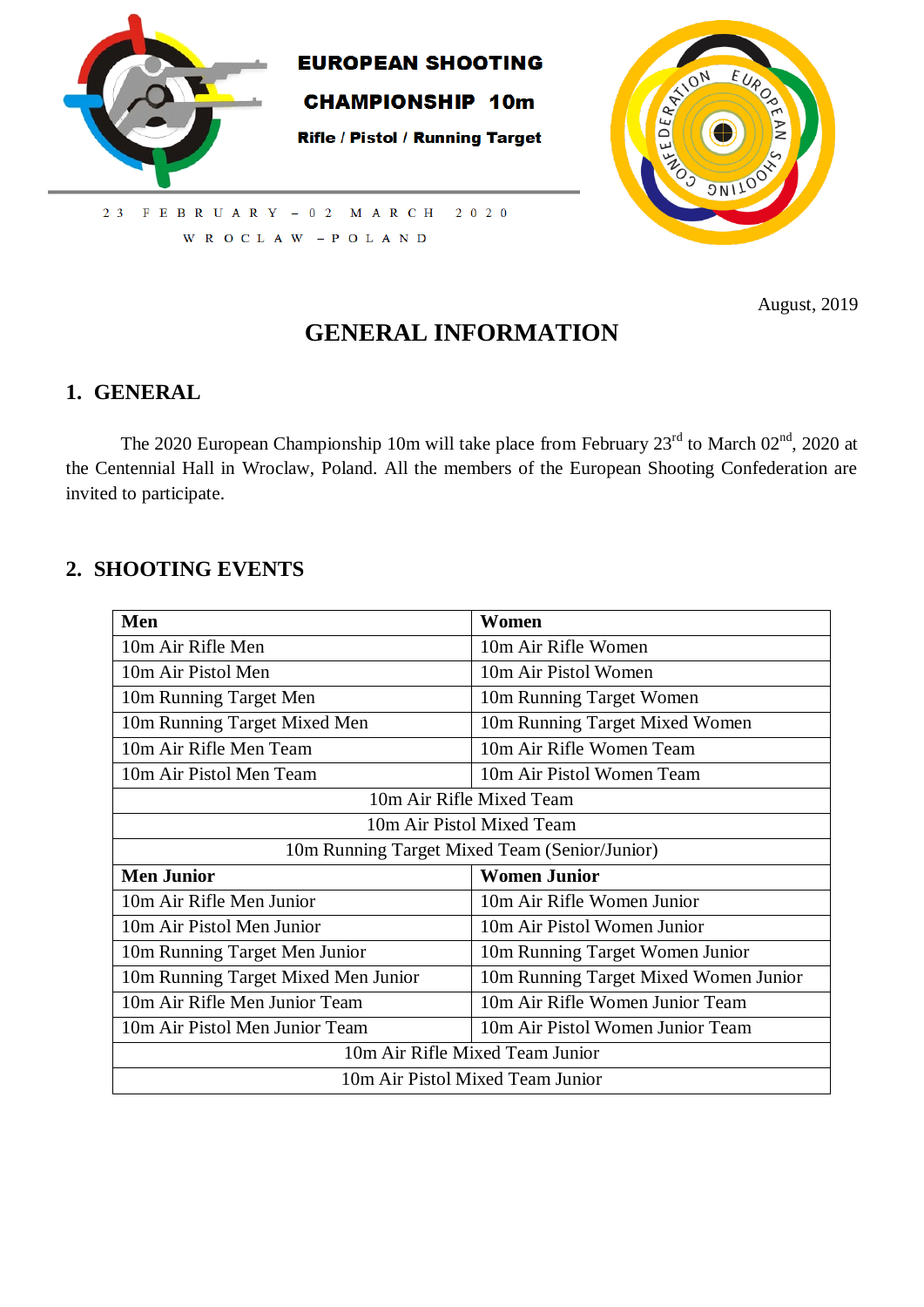# **3. VENUE**

**3.1.** The Championship will take place at the **Centennial Hall in Wroclaw, Poland.** Address: ul. Wystawowa 1; 51-618 Wroclaw Website: [www.halastulecia.pl](http://www.halastulecia.pl/) GPS: 51.106944, 17.076944

**3.2.** The ranges will be equipped with **SIUS ASCOR** electronic targets as follows: Qualification Hall: 90 firing lines for Rifle / Pistol 4 firing lines for Running Target Final Hall: 10 firing lines for Rifle / Pistol

**3.3.** All activities as OC offices and all other facilities will be located at the **Centennial Hall Complex**.

# **4. COMPETITION SCHEDULE**

- **4.1.** The Preliminary Competition Schedule of the European Championship is attached to this document.
- **4.2.** The Final Competition Schedule, including training schedule will be distributed after the Final Entry Deadline. The latest updates will be provided at the Technical Meeting.

# **5. RULES AND REGULATIONS**

- **5.1.** The European Championship will be conducted according to the ESC General Regulations and ISSF Rules and Regulations Edition 2017 (Second Print V1.2 01/2018). Information about rules of non-ISSF events is available on the ESC website [www.esc-shooting.org](http://www.esc-shooting.org/)
- **5.2.** In case of disagreement in the interpretation of the rules, the valid English text shall prevail. Jury members (Jury of Appeal, Competition Jury, RTS Jury and Equipment Control Jury) will be nominated by ESC to supervise the European Championship.
- **5.3.** The equipment control will be conducted according to the ISSF rules using approved instruments.
- **5.4.** Pre-competition testing is not mandatory; however, athletes are responsible for competing with legal equipment and clothing. All athletes are urged to submit any doubtful equipment and clothing to Equipment Control for checking before the competition. All athletes are subject to being selected for random post-competition testing and will be disqualified if their equipment or clothing is not legal according to the ISSF Rules.
- **5.5.** Rifle Clothing:

All rifle athletes must have ISSF seals with serial numbers on their jackets and trousers. Any rifle jackets or trousers that do not have ISSF seals must be submitted to Equipment Control for inspection and the affixing of a seal before the athlete's first competition. Jackets and trousers that were previously inspected and have an ISSF seal continue to be valid except that athletes with more than one jacket or trousers must report to Equipment Control before their first competition to confirm which jacket and which trousers they will use. All other seal numbers for that athlete will be cancelled. Athletes that wish to replace a registered jacket or trousers with new clothing item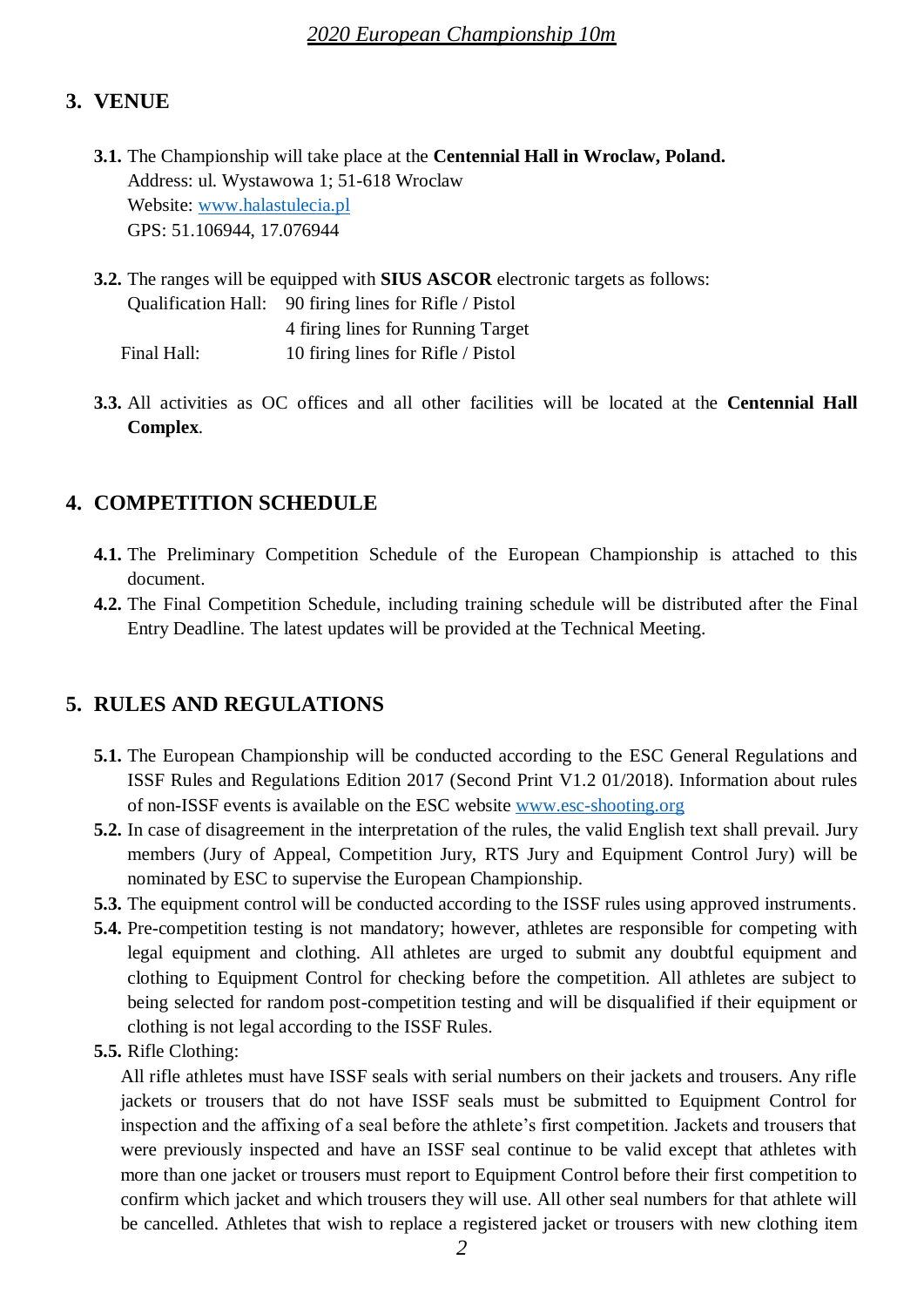must bring that item to Equipment Control for inspection and a new seal. Previous seals will then be cancelled. Rifle athletes can have only one active jacket and trousers at any time.

**5.6.** Rifle Clothing Post-Competition Testing:

If one panel of a rifle jacket or trousers tests 2.9 or lower, the stiffness device must be recalibrated and the panel must be retested. If it fails again, but all other panels pass, the athlete will not be disqualified, but a written warning must be given to the athlete and the ISSF seal must be cut off. The athlete can continue using this clothing for that day in that event. If two or more panels fail, the athlete must be disqualified.

# **6. PARTICIPATION AND ENTRY PROCESS**

- **6.1.** ESC Member Federations may enter a maximum of three (3) athletes per individual event as indicated in the ESC "General Regulations" (article 6.5.5)
- **6.2.** In Mixed Team Competitions two (2) teams per country can be entered. No mixed nation teams are allowed.
- **6.3.** The Team Competitions rule is published on ESC website. The federation, which doesn't want to participate in Team Event, must inform the Organizing Committee. The registration will be automatically following the individual registration.
- **6.4.** Participants in the Mixed Team and Team competitions must participate in the respective individual events.

### **7. PRELIMINARY ENTRIES**

- **7.1.** ESC Member Federations participating in the 2020European Championship 10m must submit their Preliminary Entries not later than **16 September, 2019.**
- **7.2.** For Preliminary Entries please use the ISSF Online Registration Service http://entry.issf-sports.info or exceptionally complete the attached **Preliminary Entry Form** (Annex 1.2) and return it to the ISSF Headquarters by fax or e-mail and **to the Organizing Committee** by e-mail: [oc@ech2020.pl](mailto:oc@ech2020.pl)

### **8. FINAL ENTRIES**

- **8.1.** Final entry registration for athletes and officials must be made online by ISSF Registration Service at [http://entry.issf-sports.info](http://entry.issf-sports.info/) not later than **January 20, 2020**.
- **8.2.** Please remember to send completed **Final Entry Forms** (Annex2.1, 2.2, 2.3, 2.4, 2.5, 2.6) also to Organizing Committee by e-mail: [oc@ech2020.pl](mailto:oc@ech2020.pl) within deadline.
- **8.3.** All other forms (*Preliminary Hotel and Banquet Form, Visa Support Form, Firearms and Ammunition Form, Media Accreditation Form, Final Travel Form, Final Hotel and Banquet Reservation Form, Final Hotel Rooming List*) must be send to the Organizing Committee ONLY by e-mail: [oc@ech2020.pl](mailto:oc@ech2020.pl) within deadline.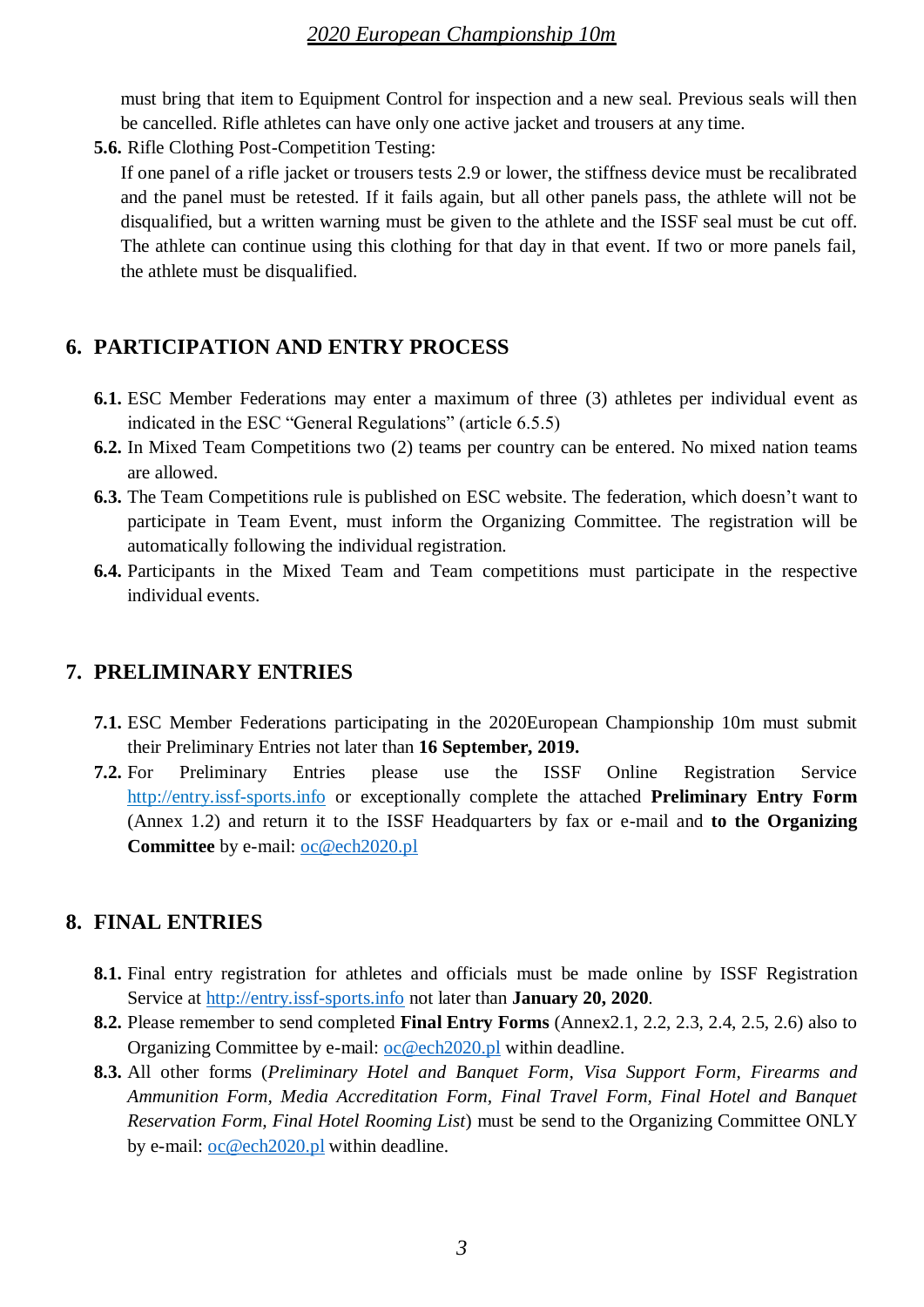### **9. LATE ENTRIES**

- **9.1.** Late Entries will be allowed to participate only according to the corresponding ESC and ISSF rules (ESC General Regulations 9.4.2; ISSF rule 3.7.3.4.).
- **9.2.** Any additional entries received after the deadline of three (3) days before the official arrival day, which is **February 20, 2020** will not be taken into consideration (ESC General Regulations 9.4.4,ISSF Rule 3.7.3.5).

#### **10.REPLACEMENTS**

- **10.1.**Replacement of a registered athlete by another already registered athlete for the Championship is permitted. This change can only be made before 12:00 a.m. on the day before the pre-event training for that event (ESC General Regulations 9.4.5, ISSF Rule 3.7.3.6).
- **10.2.** MQS athlete can replace a withdrawn team athlete. The withdrawn team athlete may not shoot for MQS. The exchange of athletes within an event is not permitted.

### **11.ENTRY CONFIRMATION UPON ARRIVAL**

All Team Leaders are required to report to the Accreditation and Payment Office and confirm their Final Entries. This confirmation must take place before 12:00 a.m. on the day before the Pre-Event Training.

#### **12.CANCELATIONS**

Any Federation, which reduces the number of athletes and/or officials after the final entry deadline is obliged to pay all applicable fees and costs including entry fees according to the number of entries on the Final Entry Forms originally received. If the applicable fees and costs are not paid, no member of that federation may participate (ISSF Rule 3.7.4.3, ESC General Regulations 7.3).

#### **13. ISSF ID NUMBER**

According to ESC General Regulations, all athletes must sign an "Athlete's Declaration" and have an official ISSF ID number before participation in any ESC Championship. No athlete without an ISSF ID Number will be allowed to participate.

#### **14. QUOTA PLACES AND MQS**

**14.1**. Quota Places for 2020 Olympic Games Tokyo (JPN), will be awarded according to the Qualification System. Detailed information is available on the ESC website [www.esc-shooting.org](http://www.esc-shooting.org/)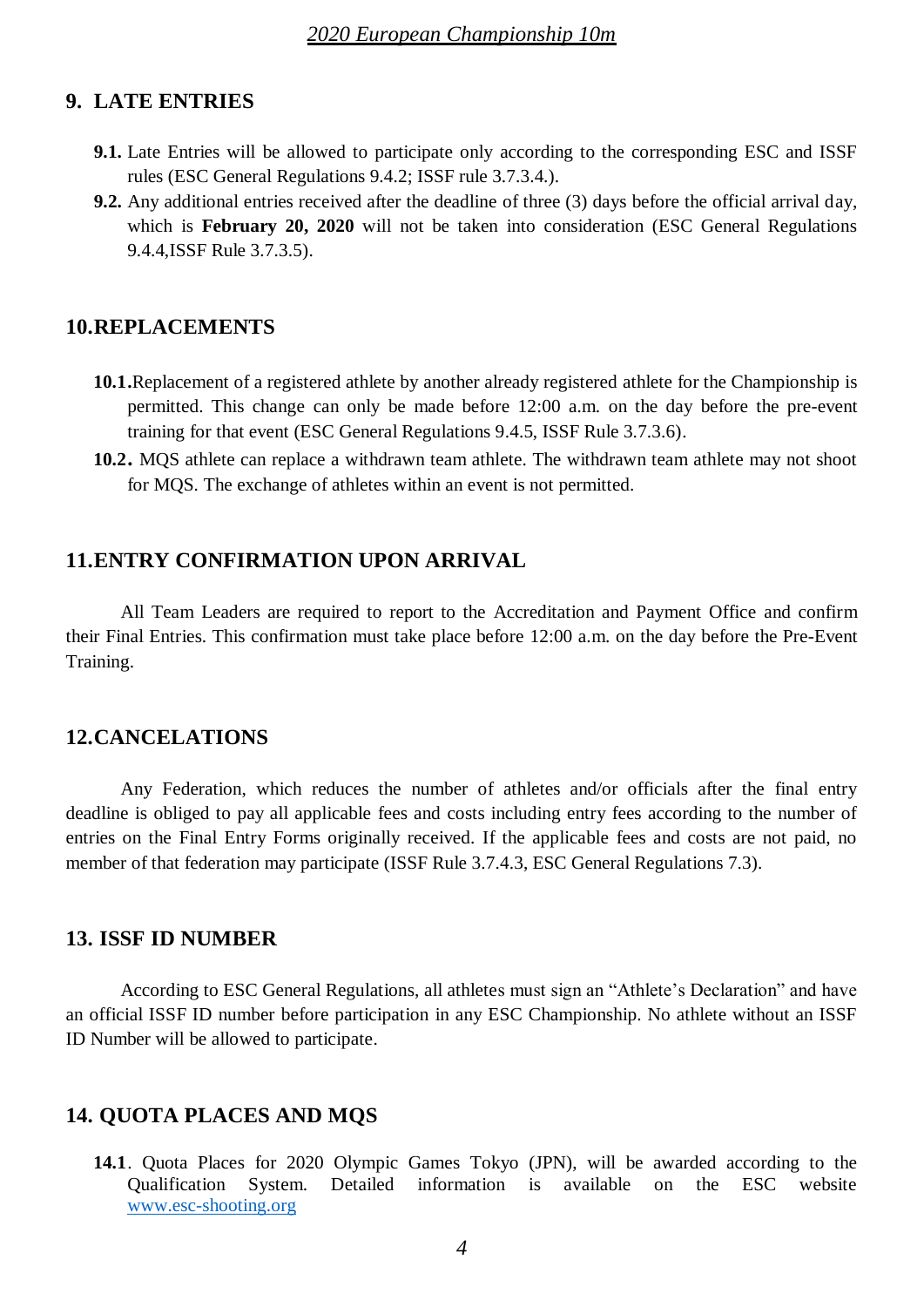- **14.2**. Results obtained during this ESC European Championships will be recognized as MQS for the 2020 OG.
- **14.3**. Athlete biographies will be distributed, and photos will be taken.

### **15. ENTRY FEES**

- **15.1.** The entry fees include all charges for registration, local transportation between shooting range and official hotels and for doping control.
- **15.2**. *Fee Description:*

| <b>EUR 170</b> | Fee per athlete / per event                   |
|----------------|-----------------------------------------------|
| <b>EUR 135</b> | Fee per Mixed Team / per event                |
| <b>EUR 135</b> | Fee per Team / per event                      |
| $EUR$ 50       | Fee per Official                              |
| $EUR$ 50       | Additional Late Entry per Athlete / per event |
| <b>EUR 170</b> | Cancellation Fee per Athlete / per event      |
|                |                                               |

### **NOTE: All entry Fee Payments must be made to the Organizing Committee. NO ENTRY FEE PAYMENT TO ESC OR ISSF!**

**15.3**. Payments of entry fees should be made PREFERABLY through bank transfer to the following bank account:

| Bank:       | Alior Bank SA                                                          |
|-------------|------------------------------------------------------------------------|
| Swift code: | <b>ALBPPLPW</b>                                                        |
| IBAN:       | PL 35 2490 0005 0000 4600 2828 8682                                    |
|             | Beneficiary: (Organizing Committee): Polish Sport Shooting Federation, |
|             | ul. Kopernika 30, 00-336 Warszawa, Poland                              |

**15.4**. All bank transfers **must be made ONLY in EUR and must include any fees the bank may charge**. Please take care, that all necessary data are indicated, so that the Organizing Committee can assign payments to the correct federation. Please give a copy of the bank transfer slip to your Team Leader to bring it as a proof of payment to the Entry Confirmation at accreditation.

# **16. VISA**

**16.1**. Poland is a member of the European Union and Schengen Agreement. EU Nationals are able to enter Poland with a valid passport or with a valid ID Card. Countries, that require an Entry Visa for Poland should apply to the Polish Embassy/Consulate in their Country well in advance before the departure. The detailed information regarding entry Visa can be found in the website of the Polish Ministry of Foreign Affairs: [https://www.msz.gov.pl/en/ministry\\_of\\_foreign\\_affairs](https://www.msz.gov.pl/en/ministry_of_foreign_affairs)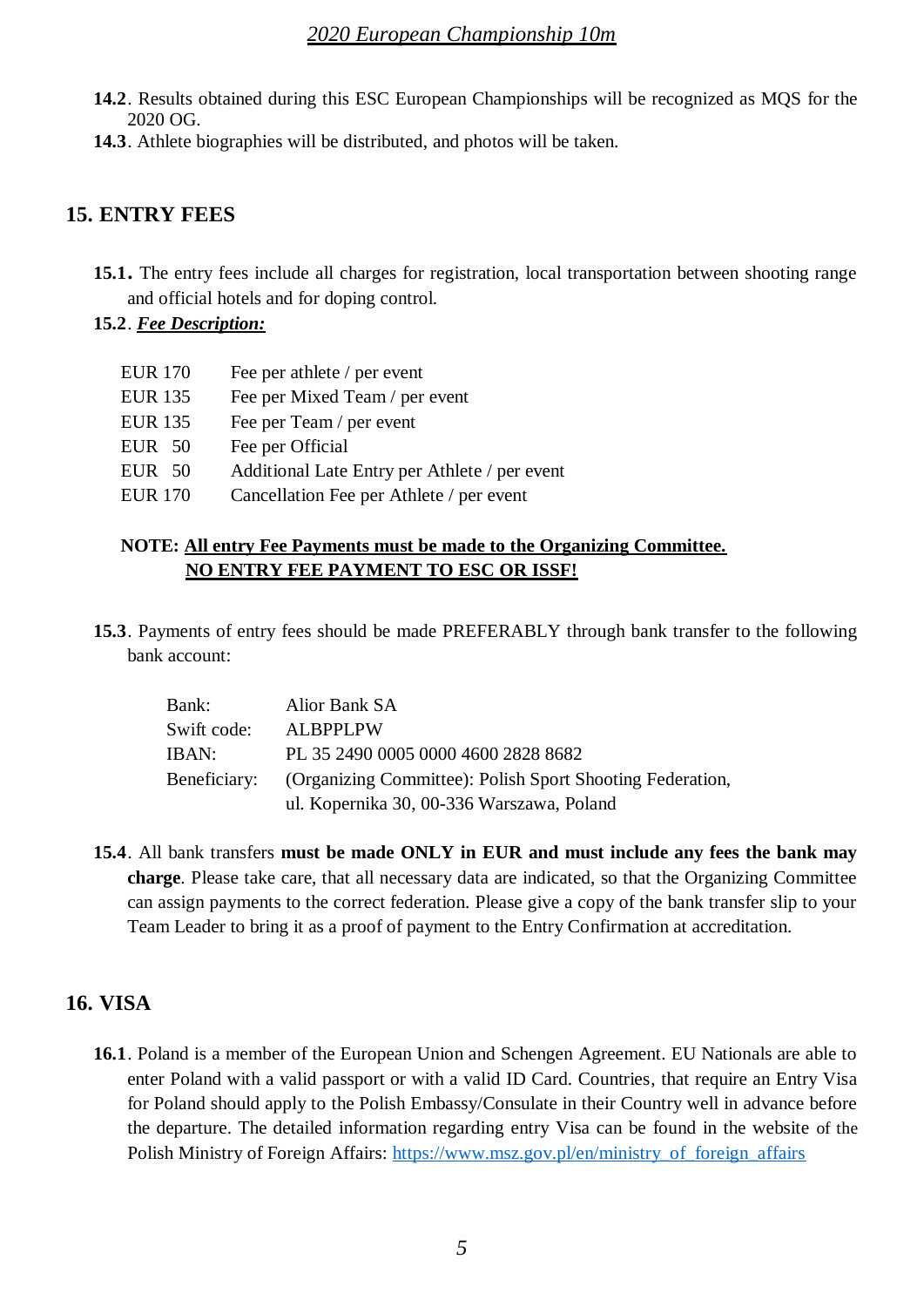- **16.2**. Those Federations who need a specific Invitation Letter to apply for a Sport Visa, must contact with Polish Sport Shooting Federation, not later than **16 September, 2019 by** e-mail: [pzss@pzss.org.pl](mailto:pzss@pzss.org.pl) or phone/fax: +48 22 849 84 67.
- **16.3**. The Polish Sport Shooting Federation has no influence on the Embassies and will only be able to provide invitations for the period of the European Championship and eventual pre-event training.
- **16.4**. No Visa will be guaranteed upon arrival at the airport or at the border.
- **16.5**. Each participating federation requiring visa should fill out the **Visa Support Form** (Annex 3) and return it to the Organizing Committee within deadline.

### **17. ACCOMMODATION AND HOTEL RESERVATION**

**17.1**. Delegations will be accommodated in selected 1\*, 3\*, 4\* and 5\* hotels located at distance of 3–12 km from the venue. Accommodation will be offered in 9 official hotels at the following prices, per room per night, breakfast and tax included:

| <b>Hotel</b>                                       | <b>Distance to</b><br>venue | Single room<br>(EUR) | Double /<br><b>Twin room</b><br>(EUR) |
|----------------------------------------------------|-----------------------------|----------------------|---------------------------------------|
| The Bridge Wrocław MGallery Hotel Collection ***** | 3 km                        | 130                  | 150                                   |
| Hotel Sofitel Wrocław Old Town *****               | 5 km                        | 120                  | 135                                   |
| Hotel Mercure Wrocław Centrum ****                 | 3 km                        | 90                   | 110                                   |
| Hotel Novotel Wrocław Centrum ****                 | $5 \mathrm{km}$             | 90                   | 110                                   |
| Hotel Novotel Wrocław City ***                     | 8 km                        | 70                   | 80                                    |
| Hotel Ibis Wrocław Centrum ***                     | $5 \mathrm{km}$             | 70                   | 80                                    |
| Hotel Ibis Styles Wrocław ***                      | 4 km                        | 70                   | 80                                    |
| Hotel Ibis Budget Wrocław Południe*                | 8 km                        | 45                   | 55                                    |
| Hotel Ibis Budget Wrocław Stadion *                | $12 \text{ km}$             | 45                   | 55                                    |

**17.2.** The **eighty percent (80%) of the accommodation expenses** and taxes must be transferred in advance, not later than **December 20, 2019** to the following bank account:

| Bank: | Alior Bank SA                                                                            |
|-------|------------------------------------------------------------------------------------------|
|       | Swift code: ALBPPLPW                                                                     |
| IBAN: | PL35 2490 0005 0000 4600 2828 8682                                                       |
|       | Beneficiary: (Organizing Committee): Polish Sport Shooting Federation, ul. Kopernika 30, |
|       | 00-336 Warszawa, Poland                                                                  |

**17.3.** Although the booking will be based on the principle **"first come, first served"** (teams making the reservation and transferring 80% of the deposit sooner, will have the privilege to choose), the Organizer retains the right to perform the optimal booking to avoid accommodating the members of the same team in different hotels.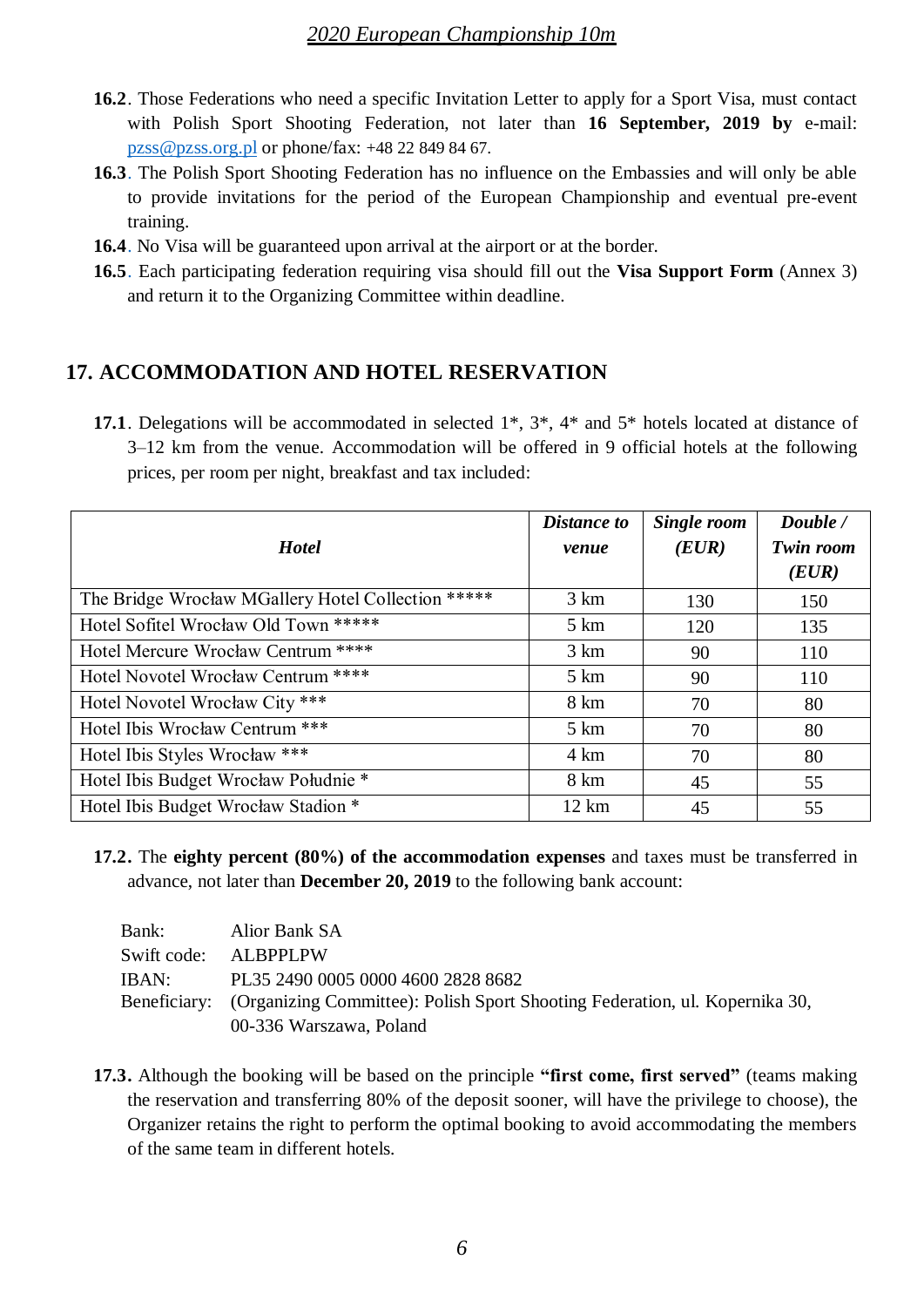#### **18. TRANSPORT**

- **18.1**. The Organizing Committee will provide the transport service for all the delegations between the official airport and the official hotels during the official days of the 2020European Championships 10m (February23 – March 02, 2020).
- **18.2**. The official airport is **The Wroclaw Nicolaus Copernicus Airport** [\(www.airport.wroclaw.pl\)](http://www.airport.wroclaw.pl/) located 15 km away from the Centennial Hall and 10 km from city centre.
- **18.3**. The Organizing Committee will also provide local transportation between the official hotels and the shooting range, according to the official transport schedule. The local transport service will be effective from February23toMarch 02, 2020.
- **18.4**. Delegations staying in the unofficial hotels will be responsible for their own transportation.

### **19. ACCREDITATION & PAYMENT**

- **19.1**. The accreditation for all participants, officials, guests and members of the press will take place at the Centennial Hall. Accreditations will be prepared by the Accreditation and Payment Office of European Championship 2020. Accreditations and BIB numbers will be distributed after full payment of the entry fees, accommodation costs (the remaining 20%) and banquet costs. All the expenses may be paid to the Organizing Committee **ONLY in EUR in cash.** Please note that no credit cards or traveler checks will be accepted.
- **19.2**. All fees and costs may be paid in advance by the bank transfer **ONLY in EUR** to the following bank account:

| Bank: | Alior Bank SA                                                                            |
|-------|------------------------------------------------------------------------------------------|
|       | Swift code: ALBPPLPW                                                                     |
| IBAN: | PL35 2490 0005 0000 4600 2828 8682                                                       |
|       | Beneficiary: (Organizing Committee): Polish Sport Shooting Federation, ul. Kopernika 30, |
|       | 00-336 Warszawa, Poland                                                                  |

#### **20. FIREARMS CUSTOMS FORMALITIES**

The temporary import of air weapons to Poland requires no official import procedures. But team leaders are recommended to have the invitation letter and the list of weapons duly stamped by their federation with them in case of any unforeseen event/procedure might take place at airports and/or border points (**Firearm and Ammunition Form -** Annex 4).

#### **21. STORAGE OF FIREARMS**

Storage of firearms and equipment will be available at the Centennial Hall without charge. Use of this facility is strongly recommended for all participating federations. All rifles and pistols have to be stored from arrival to departure except during reparation, equipment control, training and competition.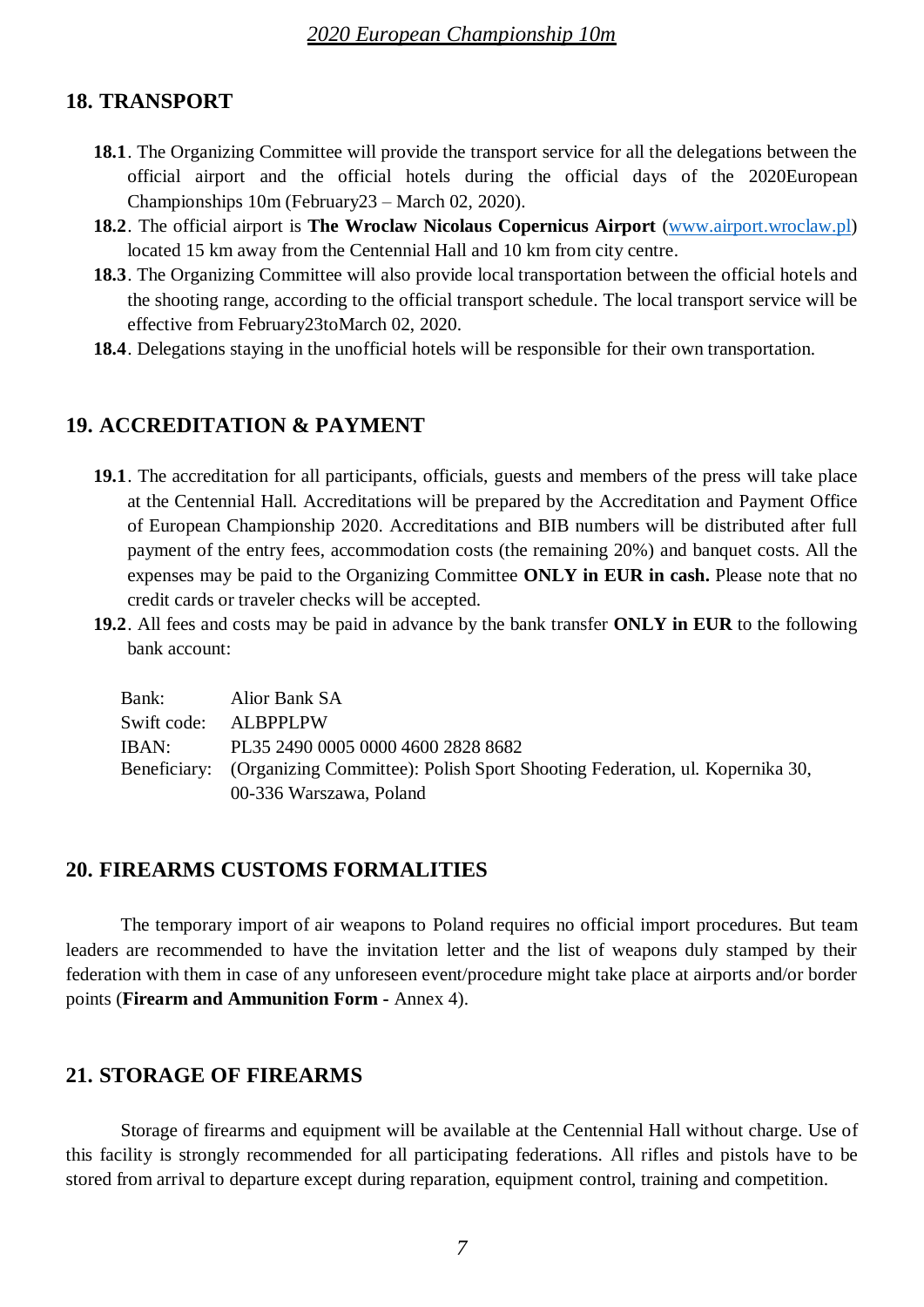### **22.DOPING CONTROL**

Doping tests as required by the ISSF Rules and Regulations will be performed in all events and all categories at the shooting range.

Anti-Doping control will be conducted by the **Polish Anti-Doping Agency POLADA** in aaccordance with current ISSF Anti-Doping Regulations and under the supervision of Technical Delegate.

#### **23. FIRST AID**

The first aid station will be placed in the Centennial Hall next to the Doping Control.

### **24. CEREMONIES**

- **24.1**. **The Opening Ceremony** will take place on **February 24, 2020.**
- **24.2**. **The Closing Ceremony** will take place on **March 01, 2020**, at the Final Hall after the last awarding ceremony.
- **24.3**. **The awarding ceremonies** will take place daily after the finals at the awarding area in the Final Hall.
- **24.4**. **The Banquet** will take place on February 27, 2020. **The participation cost is 30 EUR** per person and must be paid to the Organizing Committee **during accreditationin cash.**

**NOTE:** Please remember to provide the estimated number of participants of the banquet in the **Preliminary Hotel and Banquet Reservation Form** (Annex 1.3) and confirm the number of participants in the **Final Hotel and Banquet Reservation Form** (Annex 7) within deadlines.

### **25. NATIONAL ANTHEM AND FLAG**

- **25.1**. Each delegation is required to provide its own national anthem in a digital file format (preferably MP3). The digital anthem‐file must be sent to the Organizing Committee not later than **January 20, 2020.**
- **25.2**. National flags will not be necessary to bring by the participating federations, they will be provided by the Organizing Committee.

### **26. EXHIBITIONS**

Firearms and equipment manufacturers with their service facilities will be present during the official days of the European Championship 2020 at the shooting range.